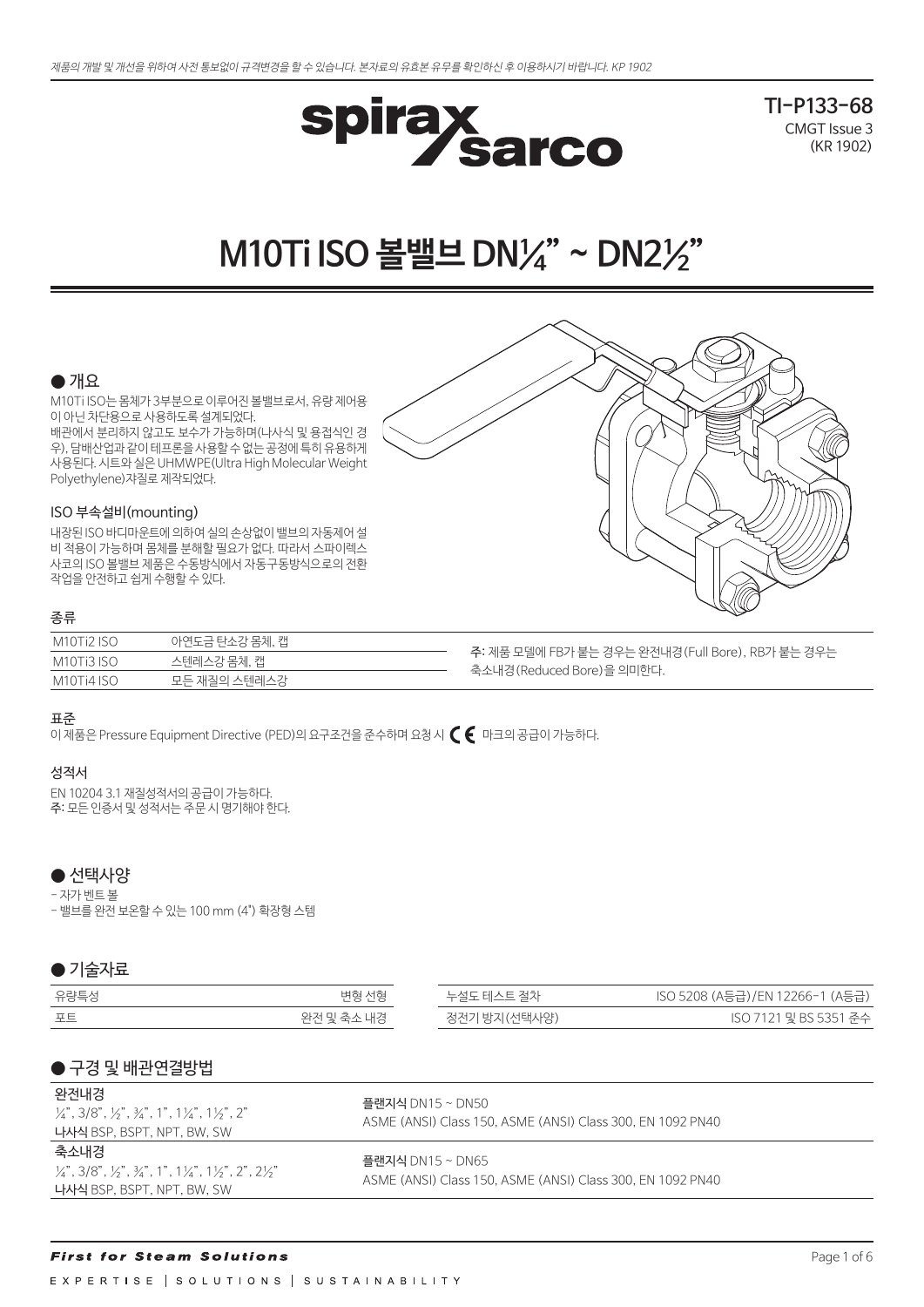| × |  |
|---|--|
|---|--|

| 번호 | 부품                              |                          | 재질                       |                   |
|----|---------------------------------|--------------------------|--------------------------|-------------------|
|    |                                 | M10Ti2 ISO               | Zinc plated carbon steel | ASTM A105         |
| 1  | Body                            | M10Ti3 ISO<br>M10Ti4 ISO | Stainless steel          | ASTM A 182 F 316L |
|    |                                 | M10Ti2 ISO               | Zinc plated carbon steel | ASTM A105         |
| 2  | Cap                             | M10Ti3 ISO<br>M10Ti4 ISO | Stainless steel          | ASTM A 182 F 316L |
| 3  | Ball                            |                          | Stainless steel          | AISI 316          |
| 4  | Stem                            |                          | Stainless steel          | AISI 316          |
| 5  | Seat                            |                          | <b>UHMWPE</b>            |                   |
| 6  | Stem seal                       |                          | <b>UHMWPE</b>            |                   |
| 7  | Separator                       | M10Ti2 ISO<br>M10Ti3 ISO | Zinc plated carbon steel | SAE 1010          |
|    |                                 | M10Ti4 ISO               | Stainless steel          | AISI 316          |
| 8  | Belleville washer               |                          | Stainless steel          | AISI 301          |
| 9  | Lower stem nut                  | M10Ti2 ISO<br>M10Ti3 ISO | Zinc plated carbon steel | SAE 1010          |
|    |                                 | M10Ti4 ISO               | Stainless steel          | AISI 304          |
| 10 | Name-plate - DN (Not shown)     |                          | Stainless steel          | AISI 430          |
| 11 | Upper stem nut                  | M10Ti2 ISO<br>M10Ti3 ISO | Zinc plated carbon steel | SAE 1010          |
|    |                                 | M10Ti4 ISO               | Stainless steel          | AISI 304          |
| 12 | Lever                           | M10Ti2 ISO<br>M10Ti3 ISO | Zinc plated carbon steel | SAE 1010          |
|    |                                 | M10Ti4 ISO               | Stainless steel          | AISI 316          |
| 13 | Grip                            |                          | Vinyl light blue         |                   |
| 14 | <b>Bolts</b>                    | M10Ti2 ISO<br>M10Ti3 ISO | Zinc plated carbon steel | Grade 5           |
|    |                                 | M10Ti4 ISO               | Stainless steel          | AISI 304          |
| 15 | Nuts                            | M10Ti2 ISO<br>M10Ti3 ISO | Zinc plated carbon steel | SAE 1010          |
|    |                                 | M10Ti4 ISO               | Stainless steel          | AISI 304          |
| 16 | Studs                           | M10Ti4 ISO               | Stainless steel          | AISI 316          |
|    | 주: 16번 부품은 그림에 보이지 않음(용접식에만 해당) |                          |                          |                   |
| 17 | Stop screw                      | M10Ti2 ISO<br>M10Ti3 ISO | Zinc plated carbon steel | SAE 12L 14        |
|    | M10Ti4 ISO                      | Stainless steel          | AISI 304                 |                   |
| 18 | Body/cap'O' ring                |                          | Geothermal               |                   |
| 19 | Nut locker                      |                          | Stainless steel          | AISI 316          |
| 20 | Lockable handle                 |                          | Stainless steel          | AISI 316          |
| 21 | Stem seal                       |                          | Stainless steel          |                   |
| 22 | Lock-plate                      |                          | Stainless steel          | AISI 316          |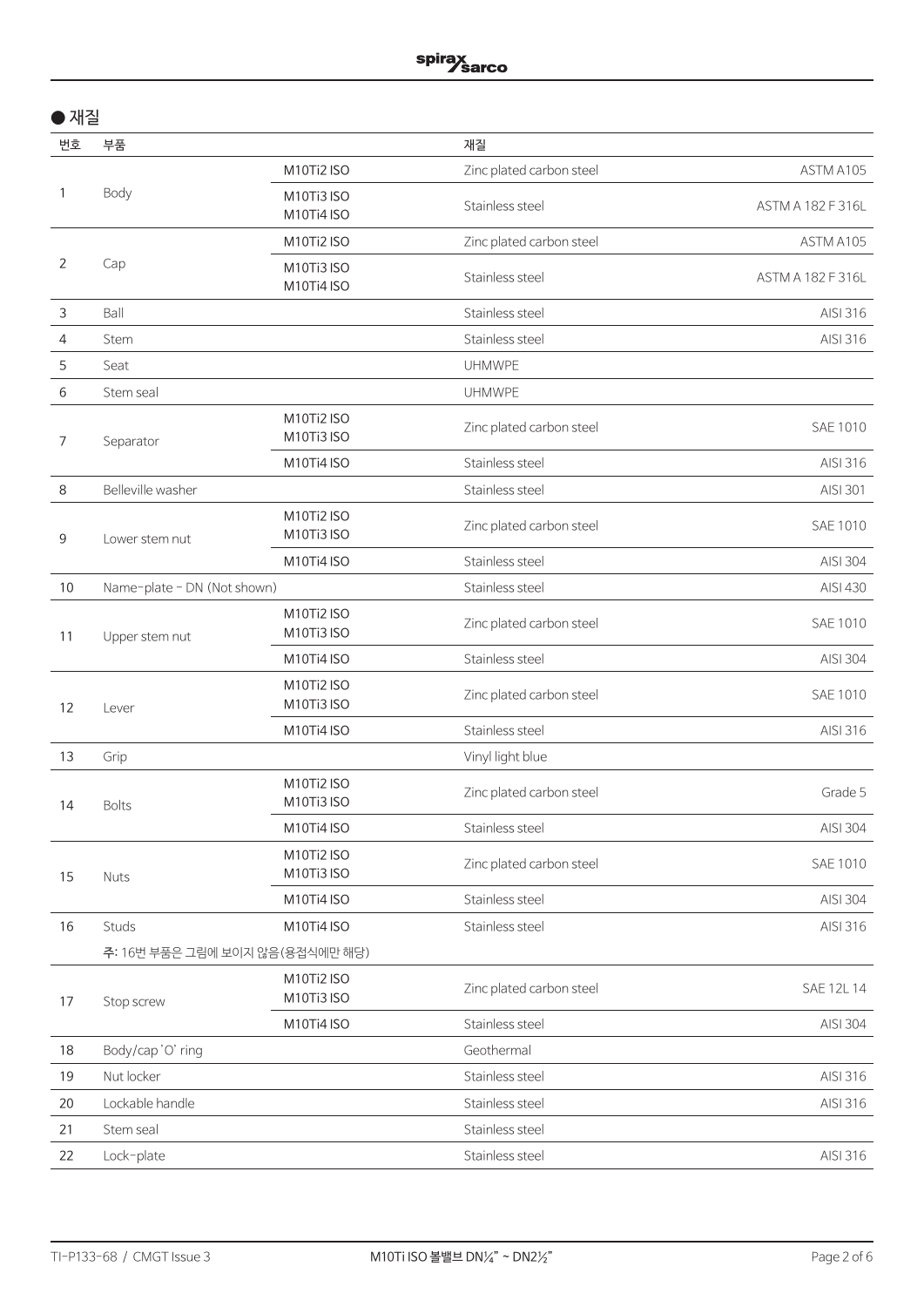

● 압력/온도 한계



**A-D-E** ¼" to 1½" FB 및 RB, 2" RB **A-B-C** 2" FB, 2½" RB

| 최대허용압력(PMA)                            | 70 bar g @ 70 °C |
|----------------------------------------|------------------|
| 최대허용온도(TMA)                            | 70 °C @ 70 bar g |
| 최소허용온도                                 | $-29 °C$         |
| 최대사용압력(PMO)                            | 70 bar g         |
| 최대사용온도(TMO)                            | 70 °C @ 70 bar g |
| 최소사용온도<br>주: 더 낮은 온도에 대해서는 스파이렉스사코에 문의 | $-29 °C$         |
| 최대사용차압(ΔPMX)                           | 70 bar           |
| 수압시험압력                                 | 105 bar g        |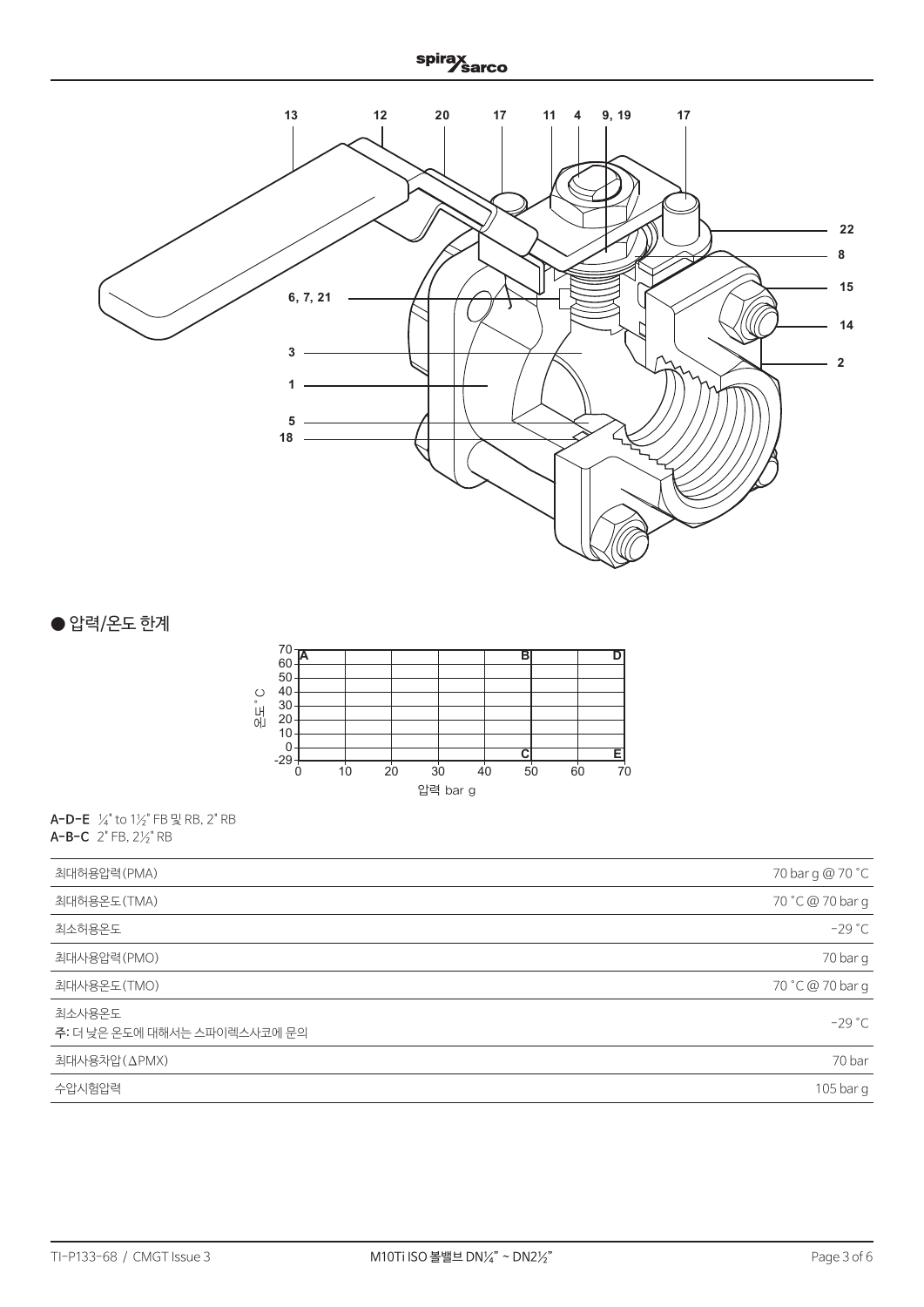# ● 치수(mm)

| 축소내경             |     |                |                          |                          |                |                          |                |                          |    |                          |                          |    |
|------------------|-----|----------------|--------------------------|--------------------------|----------------|--------------------------|----------------|--------------------------|----|--------------------------|--------------------------|----|
| 구경               | A   | A <sub>1</sub> | A <sub>2</sub>           | A <sub>3</sub>           | B <sub>2</sub> | B <sub>3</sub>           | C <sub>2</sub> | C <sub>3</sub>           | D  | D <sub>1</sub>           | D <sub>2</sub>           | Ε  |
| $\frac{1}{4}$    | 66  | 66             | $-$                      | $\overline{\phantom{a}}$ | 162            | $\overline{\phantom{a}}$ | 93             | $-$                      | 24 | $\overline{\phantom{a}}$ | $\overline{\phantom{a}}$ | 11 |
| 3/8"             | 66  | 66             | $\overline{\phantom{0}}$ | $\overline{\phantom{a}}$ | 162            | $\overline{\phantom{a}}$ | 93             | $\overline{\phantom{a}}$ | 24 | $\overline{\phantom{0}}$ | $\overline{\phantom{0}}$ | 11 |
| $\frac{1}{2}$    | 66  | 66             | 108                      | 130                      | 162            | 162                      | 93             | 93                       | 24 | 89                       | 95                       | 11 |
| $\frac{3}{4}$ "  | 72  | 72             | 117                      | 150                      | 162            | 162                      | 95             | 95                       | 26 | 98                       | 105                      | 14 |
| 1"               | 87  | 87             | 127                      | 160                      | 162            | 162                      | 101            | 101                      | 31 | 108                      | 115                      | 21 |
| $1\frac{1}{4}$   | 104 | 104            | 140                      | 180                      | 162            | 162                      | 106            | 106                      | 37 | 118                      | 140                      | 25 |
| $1\frac{1}{2}$   | 111 | 111            | 165                      | 200                      | 186            | 186                      | 118            | 118                      | 41 | 127                      | 150                      | 31 |
| 2"               | 125 | 119            | 178                      | 230                      | 186            | 186                      | 123            | 123                      | 48 | 152                      | 165                      | 38 |
| $2\frac{1}{2}$ " | 153 | 153            | $\overline{\phantom{0}}$ | $\overline{\phantom{a}}$ | 251            | 251                      | 140            | 140                      | 57 | $\qquad \qquad -$        | $\overline{\phantom{a}}$ | 50 |
| 완전내경             |     |                |                          |                          |                |                          |                |                          |    |                          |                          |    |
| 구경               | A   | A <sub>1</sub> | A <sub>2</sub>           | A3                       | B <sub>2</sub> | B <sub>3</sub>           | C <sub>2</sub> | C <sub>3</sub>           | D  | D <sub>1</sub>           | D <sub>2</sub>           | Ε  |
| $\frac{1}{4}$    | 66  | 66             | $\overline{\phantom{0}}$ | $\overline{\phantom{a}}$ | 162            | $\overline{\phantom{a}}$ | 93             | $-$                      | 24 | -                        | $\overline{\phantom{a}}$ | 11 |
| $\frac{3}{8}$    | 66  | 66             | $\overline{\phantom{a}}$ | $\qquad \qquad -$        | 162            | $\overline{\phantom{a}}$ | 93             | $\overline{\phantom{a}}$ | 24 | $\overline{\phantom{0}}$ | $\qquad \qquad -$        | 11 |
| $\frac{1}{2}$    | 72  | 72             | -                        | 130                      | 162            | 162                      | 95             | 95                       | 26 | $\overline{\phantom{0}}$ | 95                       | 14 |
| $\frac{3}{4}$ "  | 87  | 87             | $\overline{\phantom{a}}$ | 150                      | 162            | 162                      | 101            | 101                      | 31 | -                        | 105                      | 21 |
| 1"               | 104 | 104            | $\overline{\phantom{a}}$ | 160                      | 162            | 162                      | 106            | 106                      | 37 | $\overline{\phantom{a}}$ | 115                      | 25 |
| $1\frac{1}{4}$   | 111 | 111            | $\overline{\phantom{a}}$ | 180                      | 186            | 186                      | 118            | 118                      | 41 | $\overline{\phantom{0}}$ | 140                      | 31 |
| $1\frac{1}{2}$   | 125 | 125            | $\overline{\phantom{a}}$ | 200                      | 186            | 186                      | 123            | 123                      | 48 | -                        | 150                      | 38 |
| $2"$             | 153 | 153            | $\overline{\phantom{0}}$ | 230                      | 251            | 251                      | 140            | 140                      | 57 | -                        | 165                      | 50 |



- A: 나사식, 버트용접식
- A1: 소켓용접식
- A2: 플랜지식 ASME 150
- A3: 플랜지식 PN40
- B2: 나사식, 버트용접식, 소켓용접식
- B3: 플랜지식 PN40, ASME 150
- C2: 나사식, 버트용접식, 소켓용접식
- C3: 플랜지식 PN40, ASME 150
- D: 나사식, 버트용접식, 소켓용접식
- D1: 플랜지식 ASME 150
- D2: 플랜지식 PN40
- E: 모든 모델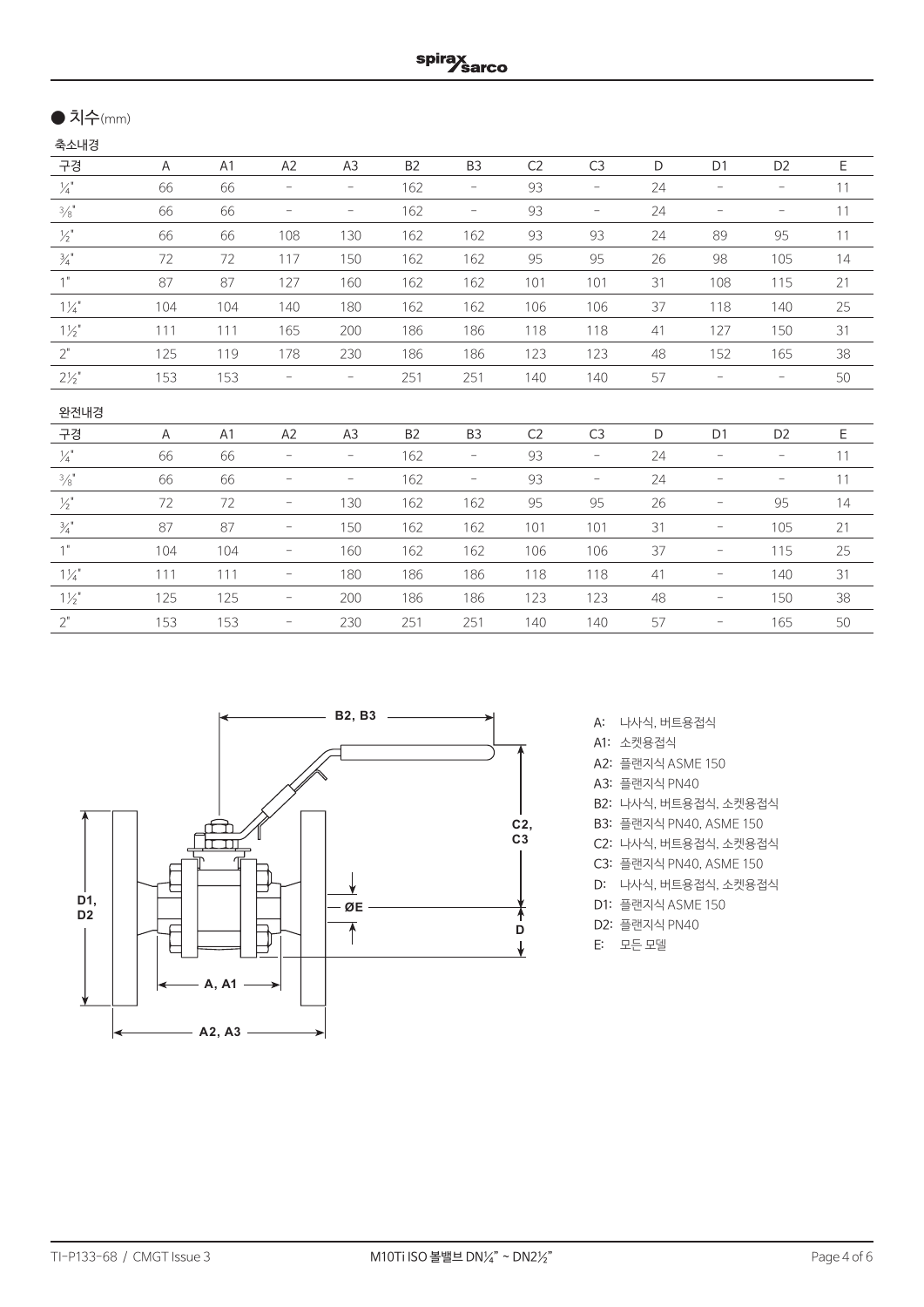# $\bullet$  무게(kg)

| 구경              |                | 축소내경                     |                          | 완전내경              |             |
|-----------------|----------------|--------------------------|--------------------------|-------------------|-------------|
|                 | 나사식, 버트/소켓 용접식 | <b>PN40</b>              | <b>ASME 150</b>          | 나사식, 버트/소켓 용접식    | <b>PN40</b> |
| $\frac{1}{4}$   | 0.86           |                          |                          | 0.86              |             |
| 3/8"            | 0.84           | $\overline{\phantom{a}}$ | $\overline{\phantom{0}}$ | 0.84              |             |
| $\frac{1}{2}$   | 0.81           | 2.35                     | 1.70                     | 1.02              | 2.59        |
| $\frac{3}{4}$ " | 1.02           | 3.20                     | 2.25                     | 1.56              | 3.76        |
| 1"              | 1.56           | 4.30                     | 2.92                     | 2.35              | 5.02        |
| $1\frac{1}{4}$  | 2.35           | 6.40                     | 4.15                     | 3.08              | 6.92        |
| $1\frac{1}{2}$  | 3.08           | 7.20                     | 6.40                     | 4.41              | 9.09        |
| 2"              | 4.41           | 10.72                    | 8.35                     | 9.05              | 13.96       |
| $2\frac{1}{2}$  | 8.17           | $\qquad \qquad -$        | $\qquad \qquad$          | $\qquad \qquad -$ | -           |

# ● Kv 값

| 구경   | 4                        | $\sim$<br>$\frac{3}{8}$ |                               | $\sim$ |             | 1⁄4 | 1/1<br>$\sim$ | $\sim$<br>$\overline{\phantom{a}}$ | $\sim$ 1<br>$\leftarrow$        |
|------|--------------------------|-------------------------|-------------------------------|--------|-------------|-----|---------------|------------------------------------|---------------------------------|
| 축소내경 |                          | 6.8                     |                               | 10     | $\sim$<br>∠ | 49  | 70            | 103                                | 168                             |
| 완전내경 | $\overline{\phantom{a}}$ | 6.8                     | $\overline{a}$ $\overline{a}$ | 36     | 58          | 89  | 153           | 205                                | $\hspace{0.1mm}-\hspace{0.1mm}$ |

 $C_V$  (UK) = K<sub>V</sub> x 0.963

Cv (US) = Kv x 1.156

# $\bigcirc$  사용 토크(N m)

| 구경   |             | -<br>$\frac{3}{8}$ | - 1            |                                  |                      | ' Д | $\sim$                                | $\sim$<br><u>_</u>             | $\sim$ 1<br>$\leftarrow$ |
|------|-------------|--------------------|----------------|----------------------------------|----------------------|-----|---------------------------------------|--------------------------------|--------------------------|
| 축소내경 | ノつに<br>J.ZJ | 3.25               | 375<br>ل ے . د | $\overline{\phantom{a}}$<br>5.5U | $\sim$<br>フト<br>しょとつ | 20  | $\overline{\phantom{0}}$<br>51<br>– U | 60                             | -                        |
| 완전내경 | 3.25        | 3.25               | 5.50           | 13.25                            | 20                   | 50  | ЮU                                    | $\overline{\phantom{a}}$<br>כ' | $\sim$                   |

제시된 토크 수치는 자주 조작하는 볼밸브의 최대 차압 40 bar를 기준으로 한 값이다. 장기간 정지되어 있어야 하는 밸브는 이 값보다 더 큰 토크값이 필요하다.